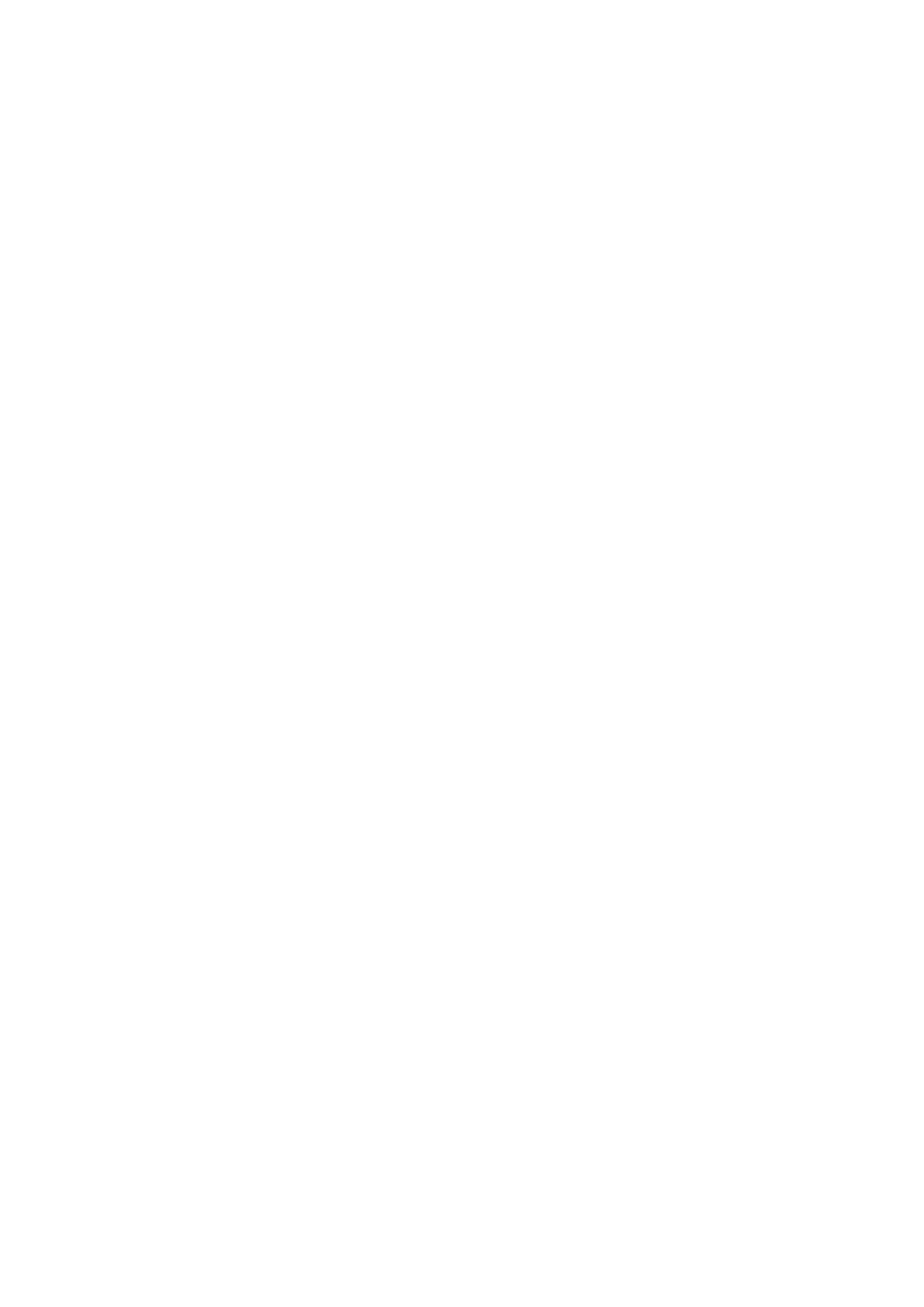

Be sure to read this manual before installation and follow the instruction.

# **Accessories**

Check if the following accessories are included:

| Name     | Adaptor            | PCB Support | Clamp | Installation<br>manual |
|----------|--------------------|-------------|-------|------------------------|
| Shape    | m<br>ſo<br>в<br>١o |             |       |                        |
| Quantity | 1x                 | 4x          | 3x    | 1x                     |

# **Names of parts**

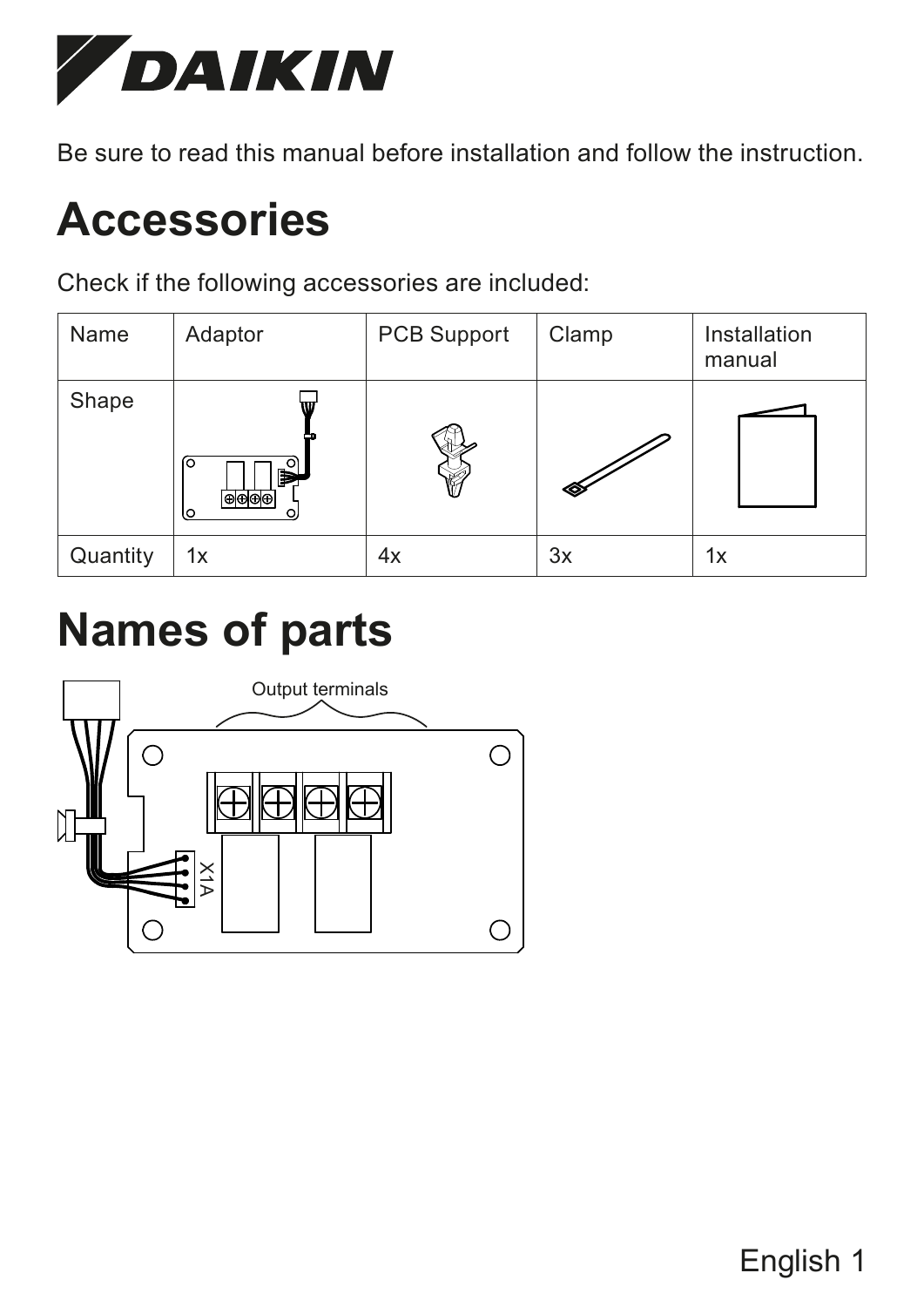# **Electric wiring**

- Refer to the wiring diagram attached to the indoor unit before attempting to wire.
- Make sure wires to units do not pass over the PC board when wiring.
- Wire the adaptor to the indoor unit as described below.





## **Receiving the operation display signal**

#### **Attaching an hour meter**

Output is generated at the contact while the compressor is running.



#### **Fan ON display**

Output is generated at the contact while the fan is running.



English 2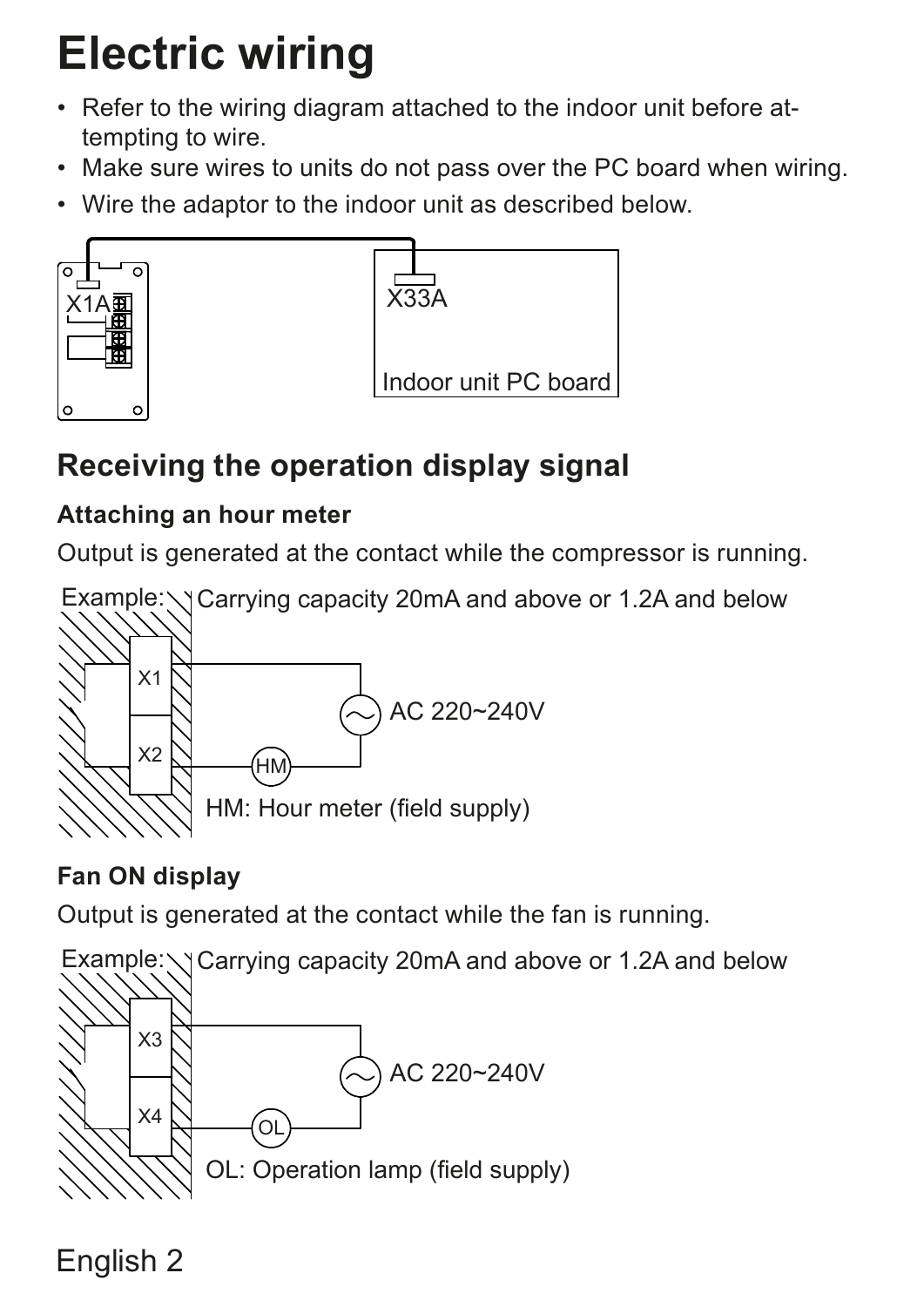# **Installation**

- Do not bundle low and high voltage wires together.
- Bundle any excess wires with the attached tie wraps to keep loose wirings off the indoor unit PC board.

#### **Ceiling-mounted cassette type**

**Note:** Installation box for adaptor PCB is required to install the adaptor.

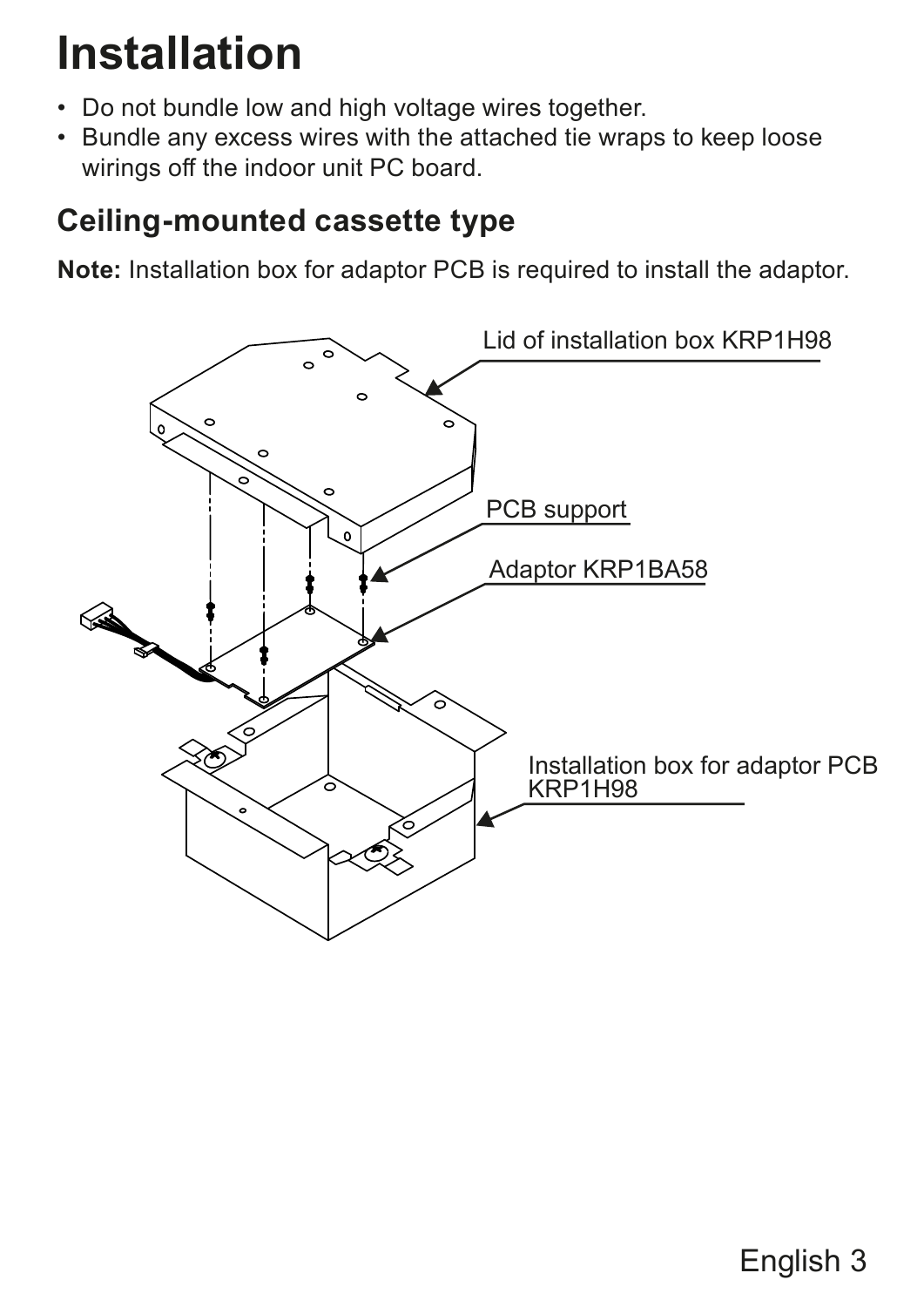

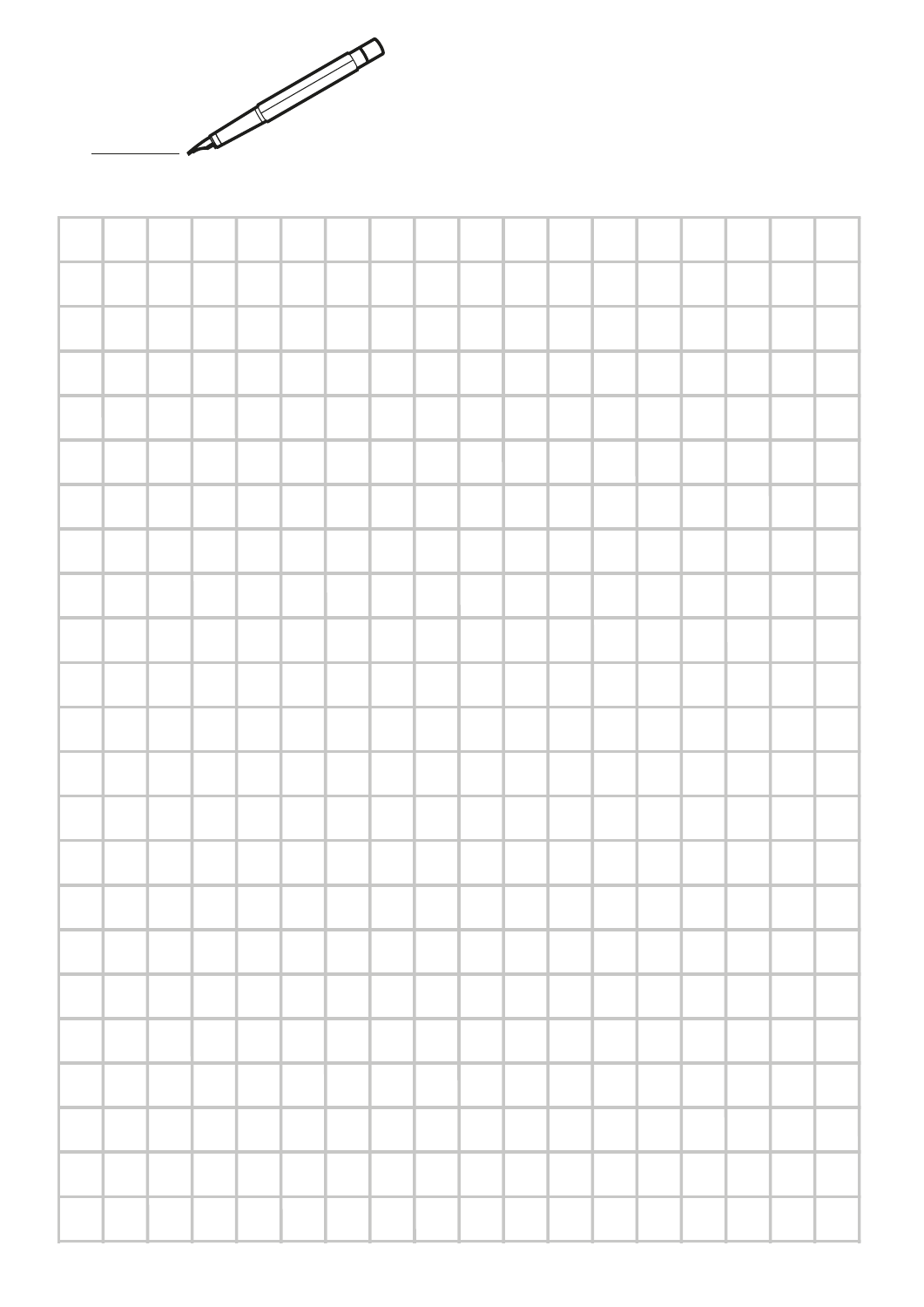